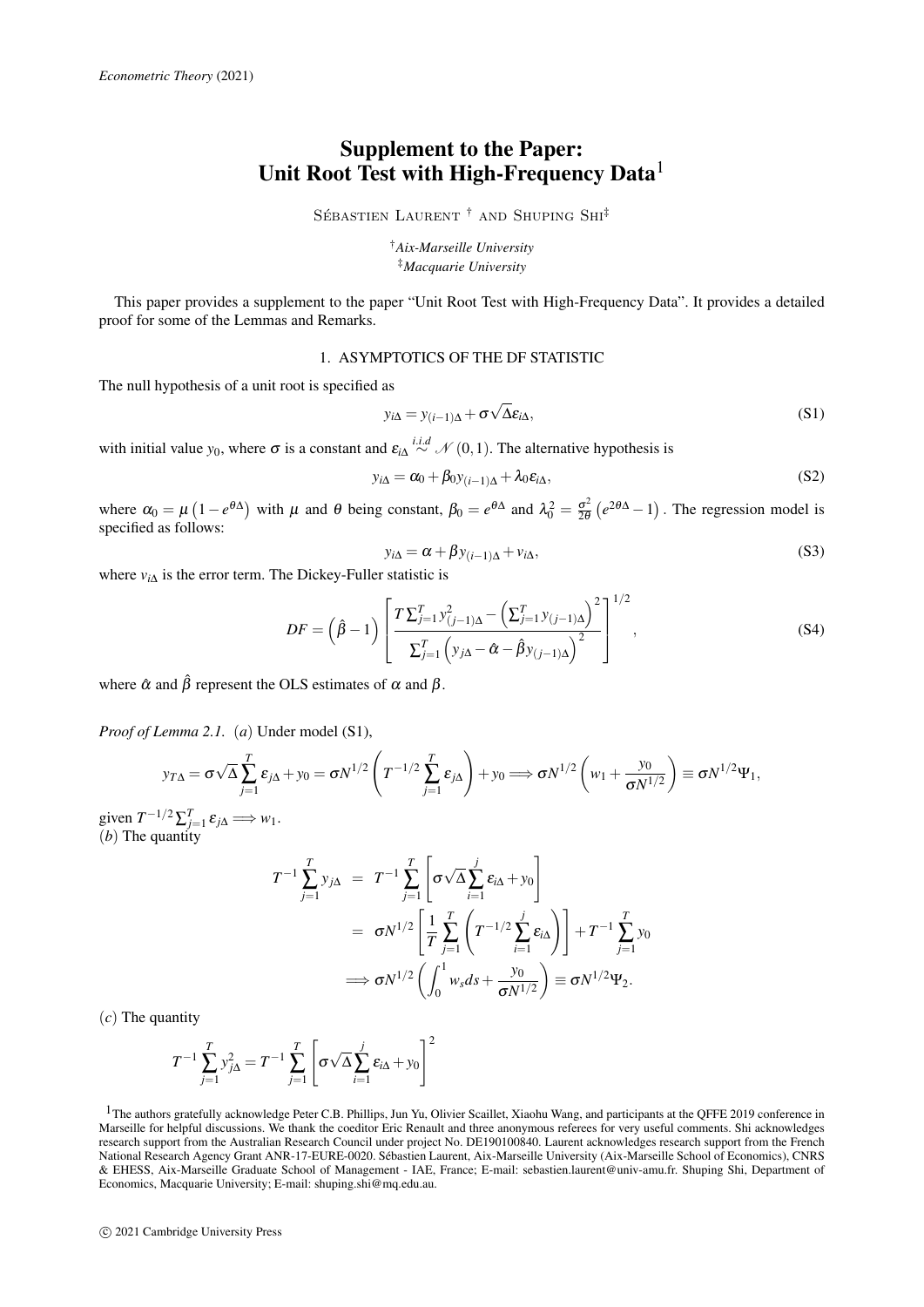2 *Laurent and Shi*

$$
= \sigma^2 \Delta T \left[ \frac{1}{T} \sum_{j=1}^T \left( T^{-1/2} \sum_{i=1}^j \varepsilon_{i\Delta} \right)^2 \right] + y_0^2 + 2y_0 \sigma \sqrt{\Delta} T^{1/2} \left[ \frac{1}{T} \sum_{j=1}^T \left( T^{-1/2} \sum_{i=1}^j \varepsilon_{i\Delta} \right) \right]
$$
  

$$
\implies \sigma^2 N \left[ \int_0^1 w_s^2 ds + \frac{y_0^2}{\sigma^2 N} + 2 \frac{y_0}{\sigma N^{1/2}} \int_0^1 w_s ds \right] \equiv \sigma^2 N \Psi_3.
$$

(*d*) Note that by squaring equation (S1), subtracting  $y_{(i-1)\Delta}^2$  from both sides, summing over  $j = 1, ..., T$ , re-organizing the equation, and multiplying by  $T^{-1/2}$  we get

$$
T^{-1/2} \sum_{j=1}^{T} y_{(j-1)\Delta} \varepsilon_{j\Delta} = \frac{1}{2\sigma N^{1/2}} \left[ \sum_{j=1}^{T} \left( y_{j\Delta}^2 - y_{(j-1)\Delta}^2 \right) - \sigma^2 \Delta \sum_{j=1}^{T} \varepsilon_{j\Delta}^2 \right]
$$
  

$$
= \frac{1}{2\sigma N^{1/2}} \left[ y_{T\Delta}^2 - y_0^2 - \sigma^2 N \left( T^{-1} \sum_{j=1}^{T} \varepsilon_{j\Delta}^2 \right) \right]
$$
  

$$
\implies \frac{1}{2} \sigma N^{1/2} \left( w_1^2 + 2 \frac{y_0}{\sigma N^{1/2}} w_1 - 1 \right) \equiv \sigma N^{1/2} \Psi_4
$$

since  $y_{T\Delta}^2 \implies \Psi_1$  and  $T_n^{-1} \sum_{j=1}^{T_n} \varepsilon_j^2 \to 1$ .

*Proof of Lemma 2.2.* (*a*) Use (S2) to obtain

$$
y_{T\Delta} = \alpha_0 \frac{1 - e^{T\theta\Delta}}{1 - e^{\theta\Delta}} + \lambda_0 \sum_{j=1}^T e^{(T-j)\theta\Delta} \varepsilon_{j\Delta} + e^{T\theta\Delta} y_0
$$
  
\n
$$
= \alpha_0 \frac{1 - e^c}{1 - e^{\theta\Delta}} + \lambda_0 \sum_{j=1}^T e^{\frac{T-j}{T}c} \varepsilon_{j\Delta} + e^c y_0
$$
  
\n
$$
= \mu (1 - e^c) + \Delta^{1/2} T^{1/2} \frac{\lambda_0}{\Delta^{1/2}} \left( T^{-1/2} \sum_{j=1}^T e^{\frac{T-j}{T}c} \varepsilon_{j\Delta} \right) + e^c y_0
$$
  
\n
$$
\implies \sigma N^{1/2} \left[ \frac{\mu}{\sigma N^{1/2}} (1 - e^c) + J_c (1) + e^c \frac{y_0}{\sigma N^{1/2}} \right] \equiv \sigma N^{1/2} \Xi_1
$$

since

$$
T^{-1/2} \sum_{j=1}^{T} e^{\frac{T-j}{T}c} \varepsilon_{j\Delta} \Longrightarrow J_c(1) = \int_0^1 e^{c(1-s)} dw_s
$$

from Lemma 1(*a*) of Phillips (1987a), and

$$
\frac{\lambda_0^2}{\Delta} = \frac{\frac{\sigma^2}{2\theta} \left( e^{2\theta \Delta} - 1 \right)}{\Delta} \to \sigma^2 \text{ as } \Delta \to 0.
$$

(*b*) We have

$$
T^{-1} \sum_{i=1}^{T} y_{i\Delta} = T^{-1} \sum_{i=1}^{T} \left[ \alpha_0 \frac{1 - e^{i\theta \Delta}}{1 - e^{\theta \Delta}} + \lambda_0 \sum_{j=1}^{i} e^{(i-j)\theta \Delta} \varepsilon_{j\Delta} + e^{i\theta \Delta} y_0 \right]
$$
  
\n
$$
= T^{-1} \frac{\alpha_0}{1 - e^{\theta \Delta}} \left( T - \sum_{i=1}^{T} e^{i\theta \Delta} \right) + T^{-1} \lambda_0 \sum_{i=1}^{T} \sum_{j=1}^{i} e^{(i-j)\theta \Delta} \varepsilon_{j\Delta} + T^{-1} y_0 \sum_{i=1}^{T} e^{i\theta \Delta}
$$
  
\n
$$
= \mu \left( 1 - \frac{\Delta}{N} e^{\theta \Delta} \frac{1 - e^c}{1 - e^{\theta \Delta}} \right) + N^{1/2} \frac{\lambda_0}{\Delta^{1/2}} \left( T^{-3/2} \sum_{i=1}^{T} \sum_{j=1}^{i} e^{(i-j)\theta \Delta} \varepsilon_{j\Delta} \right) + y_0 \frac{\Delta}{N} e^{\theta \Delta} \frac{1 - e^c}{1 - e^{\theta \Delta}}
$$
  
\n
$$
\implies \sigma N^{1/2} \left[ \frac{\mu}{\sigma N^{1/2}} + \int_0^1 J_c(r) dr + \frac{y_0 - \mu}{\sigma N^{1/2}} \frac{e^c - 1}{c} \right] \equiv \sigma N^{1/2} \Xi_2
$$

since

$$
T^{-3/2} \sum_{i=1}^{T} \sum_{j=1}^{i} e^{(i-j)\theta \Delta} \varepsilon_{j\Delta} \Longrightarrow \int_{0}^{1} J_c(r) dr
$$

using Lemma 1(*b*) of Phillips (1987b), and

$$
\frac{\Delta}{N}e^{\theta\Delta}\frac{1-e^c}{1-e^{\theta\Delta}}=\frac{e^{\theta\Delta}}{N}\left(1-e^c\right)\frac{\Delta}{1-e^{\theta\Delta}}\to\frac{e^c-1}{c}.
$$

 $\Box$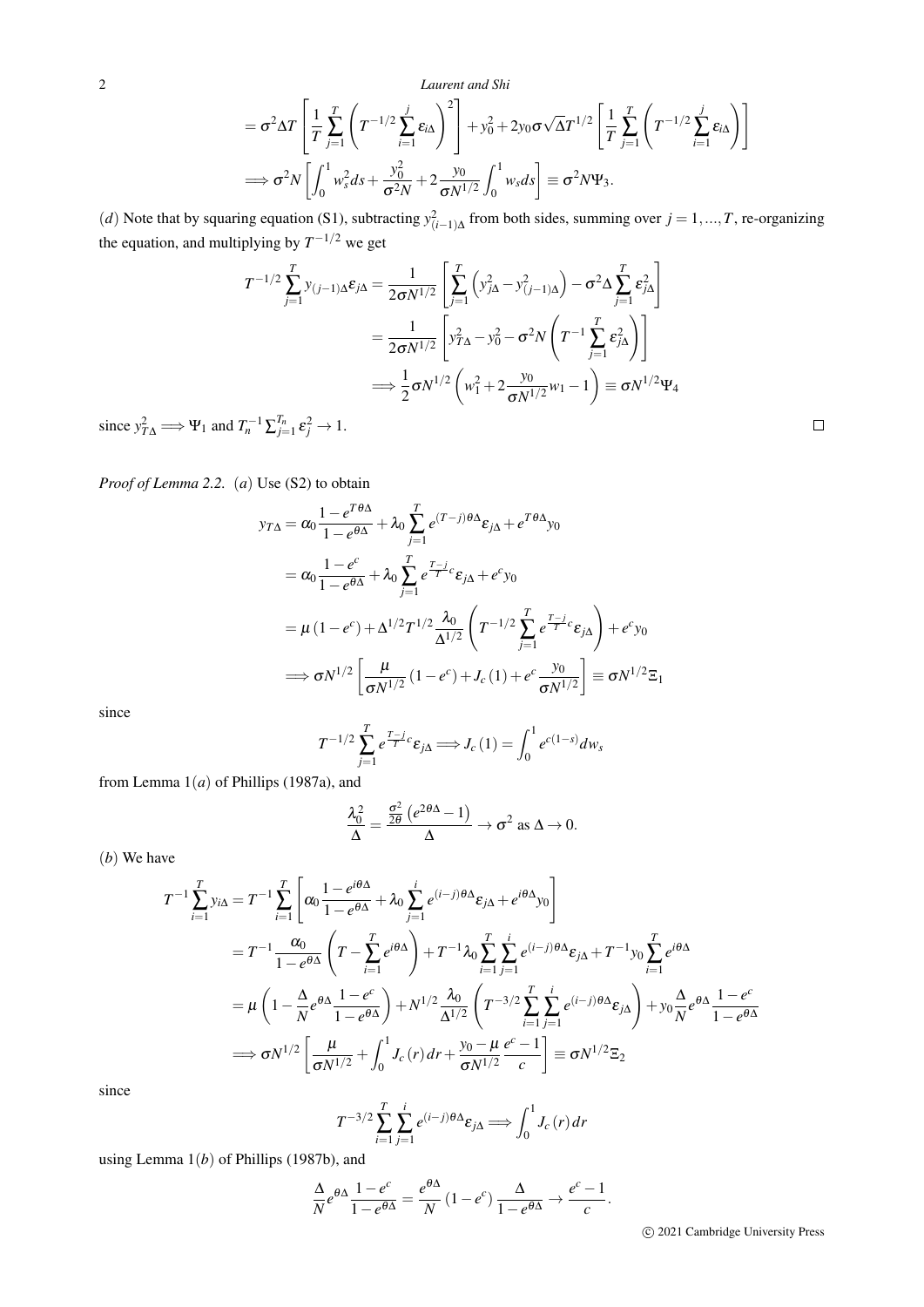*Unit Root Test with High-Frequency Data* 3

(*c*) Consider

$$
T^{-1} \sum_{i=1}^{T} y_{i\Delta}^{2} = T^{-1} \sum_{i=1}^{T} \left[ \alpha_{0} \frac{1 - e^{i\theta\Delta}}{1 - e^{\theta\Delta}} + \lambda_{0} \sum_{j=1}^{i} e^{(i-j)\theta\Delta} \varepsilon_{j\Delta} + e^{i\theta\Delta} y_{0} \right]^{2}
$$
  
\n
$$
= T^{-1} \sum_{i=1}^{T} \left[ \left( \alpha_{0} \frac{1 - e^{i\theta\Delta}}{1 - e^{\theta\Delta}} \right)^{2} + \left( \lambda_{0} \sum_{j=1}^{i} e^{(i-j)\theta\Delta} \varepsilon_{j\Delta} \right)^{2} + e^{2i\theta\Delta} y_{0}^{2} + 2\alpha_{0} \frac{1 - e^{i\theta\Delta}}{1 - e^{\theta\Delta}} \varepsilon_{0} \lambda_{0} \sum_{j=1}^{i} e^{(i-j)\theta\Delta} \varepsilon_{j\Delta} + 2\alpha_{0} \frac{1 - e^{i\theta\Delta}}{1 - e^{\theta\Delta}} e^{i\theta\Delta} y_{0} + 2\lambda_{0} \sum_{j=1}^{i} e^{(i-j)\theta\Delta} \varepsilon_{j\Delta} e^{i\theta\Delta} y_{0} \right]
$$
  
\n
$$
= \mu^{2} + 2\mu (y_{0} - \mu) T^{-1} \sum_{i=1}^{T} e^{i\theta\Delta} + (y_{0} - \mu)^{2} T^{-1} \sum_{i=1}^{T} e^{2i\theta\Delta} + \lambda_{0}^{2} T^{-1} \sum_{i=1}^{T} \left( \sum_{j=1}^{i} e^{(i-j)\theta\Delta} \varepsilon_{j\Delta} \right)^{2} + 2\mu \lambda_{0} T^{-1} \sum_{i=1}^{T} \sum_{j=1}^{i} e^{(i-j)\theta\Delta} \varepsilon_{j\Delta}
$$
  
\n
$$
- 2\mu \lambda_{0} T^{-1} \sum_{i=1}^{T} e^{i\theta\Delta} \sum_{j=1}^{i} e^{(i-j)\theta\Delta} \varepsilon_{j\Delta} + 2\lambda_{0} y_{0} T^{-1} \sum_{i=1}^{T} e^{i\theta\Delta} \sum_{j=1}^{i} e^{(i-j)\theta\Delta} \varepsilon_{j\Delta}
$$
  
\

since

$$
T^{-3/2} \sum_{i=1}^{T} \left( \sum_{j=1}^{i} e^{(i-j)\theta \Delta} \varepsilon_{j\Delta} \right)^{2} = T^{-3/2} \sum_{i=1}^{T} \left( \sum_{j=1}^{i} e^{\frac{i-j}{T}c} \varepsilon_{j\Delta} \right)^{2} \Longrightarrow \int_{0}^{1} J_{c}(r) dr,
$$
  

$$
T^{-2} \sum_{i=1}^{T} \left( \sum_{j=1}^{i} e^{(i-j)\theta \Delta} \varepsilon_{j\Delta} \right)^{2} = T^{-1} \sum_{i=1}^{T} \left( T^{-1/2} \sum_{j=1}^{i} e^{(i-j)\theta \Delta} \varepsilon_{j\Delta} \right)^{2} \Longrightarrow \int_{0}^{1} J_{c}(r)^{2} dr,
$$
  

$$
T^{-3/2} \sum_{i=1}^{T} e^{i\theta \Delta} \sum_{j=1}^{i} e^{(i-j)\theta \Delta} \varepsilon_{j\Delta} = T^{-3/2} \sum_{i=1}^{T} e^{\frac{i}{T}c} \sum_{j=1}^{i} e^{\frac{i-j}{T}c} \varepsilon_{j\Delta} \Longrightarrow \int_{0}^{1} e^{cr} J_{c}(r) dr.
$$

(*d*) By squaring (S2), subtracting  $y_{(i-1)\Delta}^2$  from both sides, summing over  $t = 1, ..., T$ , re-organizing the equation, and multiplying by  $T^{-1/2}$  we get

$$
T^{-1/2} \sum_{i=1}^{T} y_{(i-1)\Delta} \varepsilon_{i\Delta} = \frac{T^{-1/2}}{2e^{\theta \Delta} \lambda_0} \left[ \sum_{i=1}^{T} \left( y_{i\Delta}^2 - y_{(i-1)\Delta}^2 \right) - T \alpha_0^2 - \left( e^{2\theta \Delta} - 1 \right) \sum_{i=1}^{T} y_{(i-1)\Delta}^2 + \lambda_0^2 \sum_{i=1}^{T} \varepsilon_{i\Delta}^2 - 2\alpha_0 \lambda_0 \sum_{i=1}^{T} \varepsilon_{i\Delta} - 2\alpha_0 e^{\theta \Delta} \sum_{i=1}^{T} y_{(i-1)\Delta} \right]
$$
  
\n
$$
= \frac{1}{2e^{\theta \Delta} \sigma N^{1/2}} \left[ y_{T\Delta}^2 - y_0^2 - T \alpha_0^2 - N \frac{e^{2\theta \Delta} - 1}{\Delta} \left( T^{-1} \sum_{i=1}^{T} y_{(i-1)\Delta}^2 \right) - N \frac{\lambda_0^2}{\Delta} \left( T^{-1} \sum_{i=1}^{T} \varepsilon_{i\Delta}^2 \right) - 2\alpha_0 N^{1/2} \frac{\lambda_0}{\Delta^{1/2}} \left( T^{-1/2} \sum_{i=1}^{T} \varepsilon_{i\Delta} \right) - 2N e^{\theta \Delta} \frac{\alpha_0}{\Delta} \left( T^{-1} \sum_{i=1}^{T} y_{(i-1)\Delta} \right) \right]
$$
  
\n
$$
\implies \frac{\sigma N^{1/2}}{2} \left( \Xi_1^2 - \frac{y_0^2}{\sigma^2 N} - 2c \Xi_3 - 1 + 2c \frac{\mu}{\sigma N^{1/2}} \Xi_2 \right) \equiv \sigma N^{1/2} \Xi_4.
$$

 $\Box$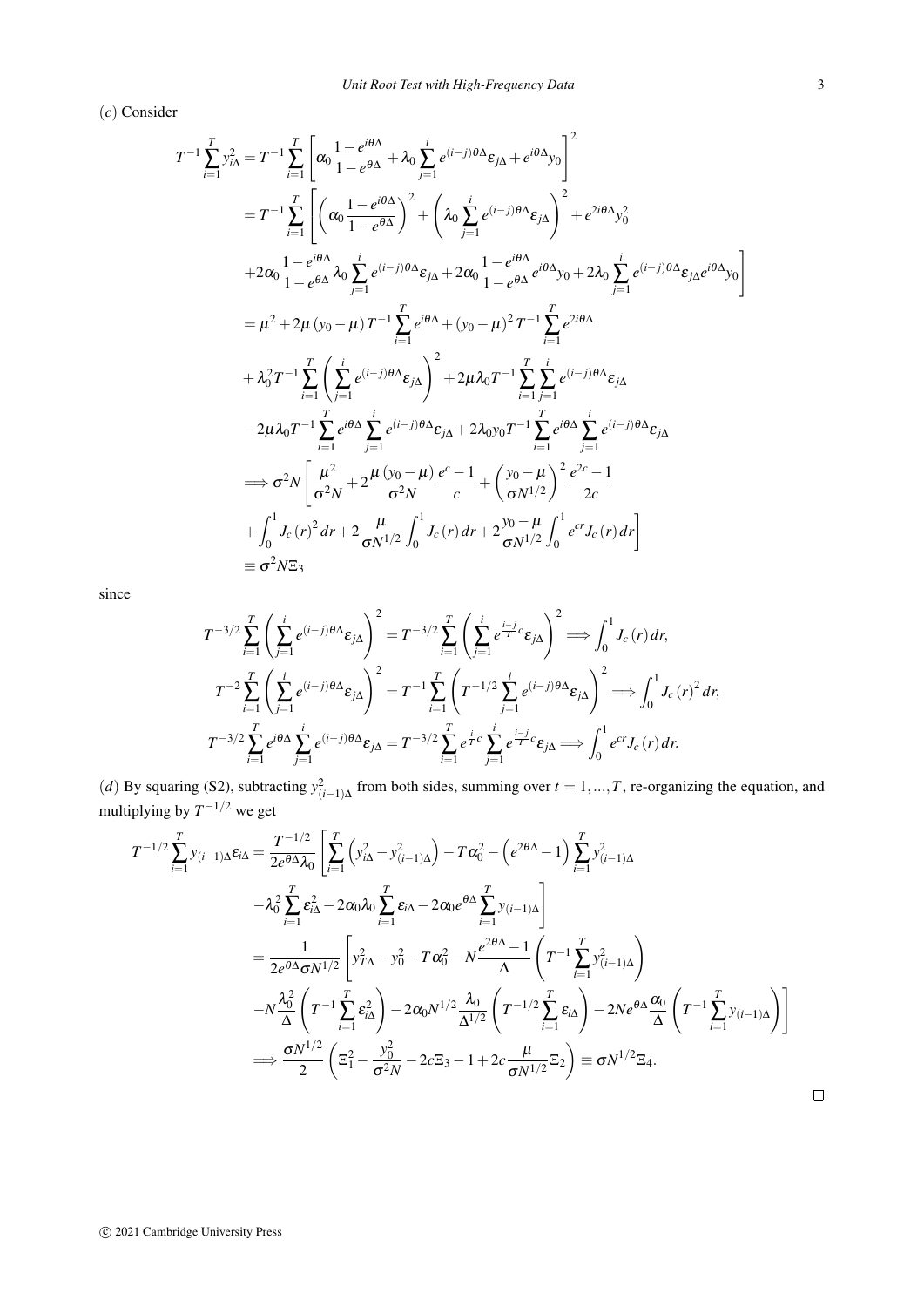*Proof of Remark 2.2.* The DF statistic can be rewritten as

$$
DF = \left[ \left( \hat{\beta} - \beta_0 \right) + (\beta_0 - 1) \right] \left[ \frac{T \sum_{i=1}^{T} y_{(i-1)\Delta}^2 - \left( \sum_{i=1}^{T} y_{(i-1)\Delta} \right)^2}{\sum_{i=1}^{T} \left( y_{i\Delta} - \hat{\alpha} - \hat{\beta} y_{(i-1)\Delta} \right)^2} \right]^{1/2}
$$
  
=  $t_{\hat{\beta}} + (\beta_0 - 1) \left[ \frac{T \sum_{i=1}^{T} y_{(i-1)\Delta}^2 - \left( \sum_{i=1}^{T} y_{(i-1)\Delta} \right)^2}{\sum_{i=1}^{T} \left( y_{i\Delta} - \hat{\alpha} - \hat{\beta} y_{(i-1)\Delta} \right)^2} \right]^{1/2}.$ 

(1) When  $\theta > 0$ , from Wang and Yu (2016), under the DGP of (S2) and the double asymptotic scheme,

$$
t_{\hat{\beta}} \Longrightarrow \mathcal{N}(0,1),
$$

$$
\frac{e^{2\theta\Delta} - 1}{e^{2\theta N}} \sum_{i=1}^{T} y_{(i-1)\Delta}^{2} \Longrightarrow (y_{0} - \mu + \sigma Z_{1})^{2},
$$

$$
\frac{e^{\theta\Delta} - 1}{e^{\theta N}} \sum_{i=1}^{T} y_{i\Delta} \Longrightarrow \sigma Z_{1} + y_{0} - \mu,
$$

$$
\frac{1}{N} \sum_{i=1}^{T} \left( y_{i\Delta} - \hat{\alpha} - \hat{\beta} y_{(i-1)\Delta} \right)^{2} \to \sigma^{2},
$$

with  $Z_1 \sim \mathcal{N}(0, \frac{1}{2\theta})$ . Therefore,

$$
(\beta_0 - 1) \frac{\left[T \sum_{i=1}^T y_{(i-1)\Delta}^2 - \left(\sum_{i=1}^T y_{(i-1)\Delta}\right)^2\right]^{1/2}}{\left[\sum_{i=1}^T \left(y_{i\Delta} - \hat{\alpha} - \hat{\beta}y_{(i-1)\Delta}\right)^2\right]^{1/2}} = \left(e^{\theta\Delta} - 1\right) \left[\frac{T \frac{e^{2\theta N}}{e^{2\theta\Delta} - 1} (y_0 - \mu + \sigma Z_1)^2}{\sigma^2 N}\right]^{1/2} [1 + o_p(1)]
$$

$$
\sim e^{\theta N} \sqrt{\frac{\theta}{2}} \frac{1}{\sigma} |y_0 - \mu + \sigma Z_1| \to +\infty.
$$

It follows that

$$
DF = (\beta_0 - 1) \frac{\left[T \sum_{i=1}^T y_{(i-1)\Delta}^2 - \left(\sum_{i=1}^T y_{(i-1)\Delta}\right)^2\right]^{1/2}}{\left[\sum_{i=1}^T \left(y_{i\Delta} - \hat{\alpha} - \hat{\beta} y_{(i-1)\Delta}\right)^2\right]^{1/2}} \left[1 + o_p(1)\right] \sim e^{\theta N} \sqrt{\frac{\theta}{2}} \frac{1}{\sigma} |y_0 - \mu + \sigma Z_1| \to +\infty.
$$

(2) Consider the case of  $\theta < 0$ . From Wang and Yu (2016), assuming  $E |\epsilon_{1\Delta}|^{2+\delta} < \infty$  for some  $\delta > 0$ , under the DGP of (S2) and the double asymptotic scheme,

$$
t_{\hat{\beta}} \Longrightarrow \mathcal{N}(0,1),
$$

$$
\frac{1}{T} \sum_{i=1}^{T} y_{(i-1)\Delta}^{2} \Longrightarrow -\frac{1}{2\theta} + \frac{\mu^{2}}{\sigma^{2}},
$$

$$
\frac{1}{T} \sum_{i=1}^{T} y_{i\Delta} \Longrightarrow \frac{\mu}{\sigma},
$$

$$
\frac{1}{N} \sum_{i=1}^{T} \left( y_{i\Delta} - \hat{\alpha} - \hat{\beta} y_{(i-1)\Delta} \right)^{2} \to \sigma^{2}.
$$

Therefore,

$$
(\beta_0 - 1) \frac{\left[T \sum_{i=1}^T y_{(i-1)\Delta}^2 - \left(\sum_{i=1}^T y_{(i-1)\Delta}\right)^2\right]^{1/2}}{\left[\sum_{i=1}^T \left(y_{i\Delta} - \hat{\alpha} - \hat{\beta} y_{(i-1)\Delta}\right)^2\right]^{1/2}}
$$

$$
= \frac{T}{\sigma N^{1/2}} \left(e^{\theta \Delta} - 1\right) \left[\frac{1}{T} \sum_{i=1}^T y_{(i-1)\Delta}^2 - \left(\frac{1}{T} \sum_{i=1}^T y_{i\Delta}\right)^2\right]^{1/2} \left[1 + o_p(1)\right]
$$

$$
\sim N^{1/2} \frac{\theta}{\sigma} \left(-\frac{1}{2\theta}\right)^{1/2} \to -\infty.
$$

c 2021 Cambridge University Press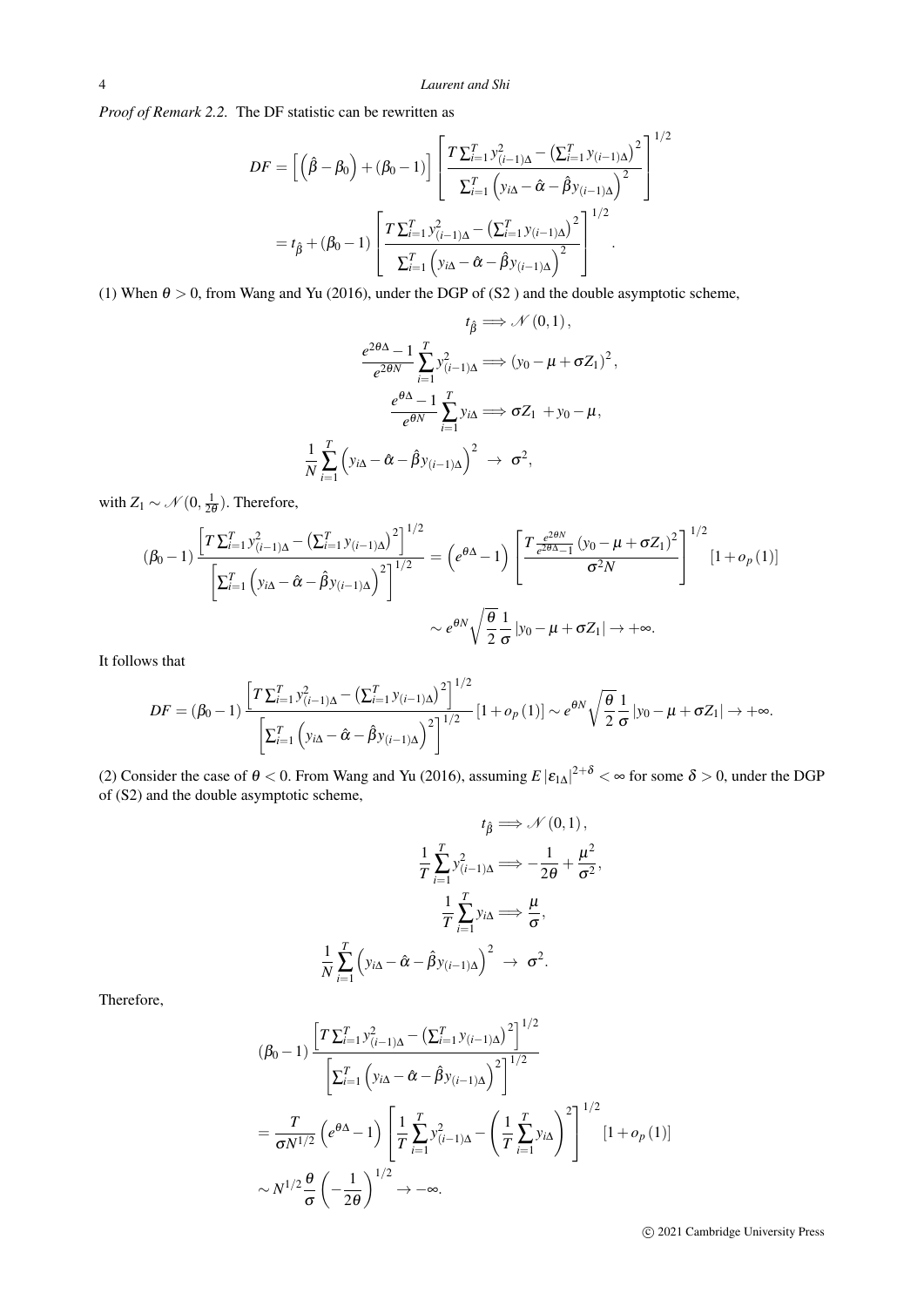It follows that when  $\theta < 0$ 

$$
DF = (\beta_0 - 1) \frac{\left[T \sum_{i=1}^T y_{(i-1)\Delta}^2 - \left(\sum_{i=1}^T y_{(i-1)\Delta}\right)^2\right]^{1/2}}{\left[\sum_{i=1}^T \left(y_{i\Delta} - \hat{\alpha} - \hat{\beta} y_{(i-1)\Delta}\right)^2\right]^{1/2}} [1 + o_p(1)] \sim N^{1/2} \frac{\theta}{\sigma} \left(-\frac{1}{2\theta}\right)^{1/2} \to -\infty.
$$

## 2. ASYMPTOTICS FOR MODELS WITH JUMPS

The null hypothesis of a unit root with jumps is

$$
y_{i\Delta} = \sum_{k=1}^{K} \phi_k I_{i\Delta}^k + y_{(i-1)\Delta} + \sigma \sqrt{\Delta} \varepsilon_{i\Delta},
$$
\n(S5)

and the alternative is

$$
y_{i\Delta} = \alpha_0 + \sum_{k=1}^{K} \phi_k I_{i\Delta}^k + \beta_0 y_{(i-1)\Delta} + \lambda_0 \varepsilon_{i\Delta},
$$
\n(S6)

where  $\sum_{k=1}^{K} \phi_k I_{i\Delta}^k$  is the jump component, defined in the main paper.

*Proof of Lemma 3.1.* The null hypothesis (S5) can be rewritten as

$$
y_{i\Delta} = \sum_{j=1}^{i} \sum_{k=1}^{K} \phi_k I_{j\Delta}^k + \sigma \sqrt{\Delta} \sum_{j=1}^{i} \varepsilon_{j\Delta} + y_0.
$$
 (S7)

(*a*) We have

$$
y_{T\Delta} = \sum_{j=1}^T \sum_{k=1}^K \phi_k I_{j\Delta}^k + \sigma \sqrt{\Delta} \sum_{j=1}^T \varepsilon_{j\Delta} + y_0 \Longrightarrow \sigma N^{1/2} \left[ \sum_{k=1}^K \frac{\phi_k}{\sigma N^{1/2}} + \Psi_1 \right] \equiv \sigma N^{1/2} \tilde{\Psi}_1
$$

since

$$
\sum_{j=1}^{T} \sum_{k=1}^{K} \phi_k I_{j\Delta}^k = \sum_{k=1}^{K} \phi_k \sum_{j=1}^{T} I_{j\Delta}^k = \sum_{k=1}^{K} \phi_k
$$

and from the proof of Lemma 2.1

$$
\sigma\sqrt{\Delta}\sum_{j=1}^T\epsilon_{j\Delta}+y_0\Longrightarrow \sigma N^{1/2}\Psi_1.
$$

(*b*) The quantity

$$
T^{-1} \sum_{i=1}^{T} y_{i\Delta} = T^{-1} \sum_{i=1}^{T} \sum_{j=1}^{i} \sum_{k=1}^{K} \phi_k I_{j\Delta}^k + T^{-1} \sum_{i=1}^{T} \left( \sigma \sqrt{\Delta} \sum_{j=1}^{i} \varepsilon_{j\Delta} + y_0 \right)
$$
  

$$
\implies \sigma N^{1/2} \left[ \sum_{k=1}^{K} \frac{\phi_k}{\sigma N^{1/2}} (1 - r_k) + \Psi_2 \right] \equiv \sigma N^{1/2} \tilde{\Psi}_2
$$

since

$$
T^{-1} \sum_{i=1}^{T} \sum_{j=1}^{i} \sum_{k=1}^{K} \phi_{k} I_{j\Delta}^{k} = T^{-1} \sum_{k=1}^{K} \phi_{k} \sum_{i=1}^{T} \sum_{j=1}^{i} I_{j\Delta}^{k}
$$
  
=  $T^{-1} \sum_{k=1}^{K} \phi_{k} \left[ I_{1\Delta}^{k} + (I_{1\Delta}^{k} + I_{2\Delta}^{k}) + \dots + (I_{1\Delta}^{k} + I_{2\Delta}^{k} + \dots + I_{T\Delta}^{k}) \right]$   
=  $T^{-1} \sum_{k=1}^{K} \phi_{k} (T - \tau_{k}) = \sum_{k=1}^{K} \phi_{k} (1 - r_{k})$ 

and from the proof of Lemma 2.1,

$$
T^{-1}\sum_{i=1}^T\left(\sigma\sqrt{\Delta}\sum_{j=1}^i\varepsilon_{j\Delta}+y_0\right)\Longrightarrow \sigma N^{1/2}\Psi_2.
$$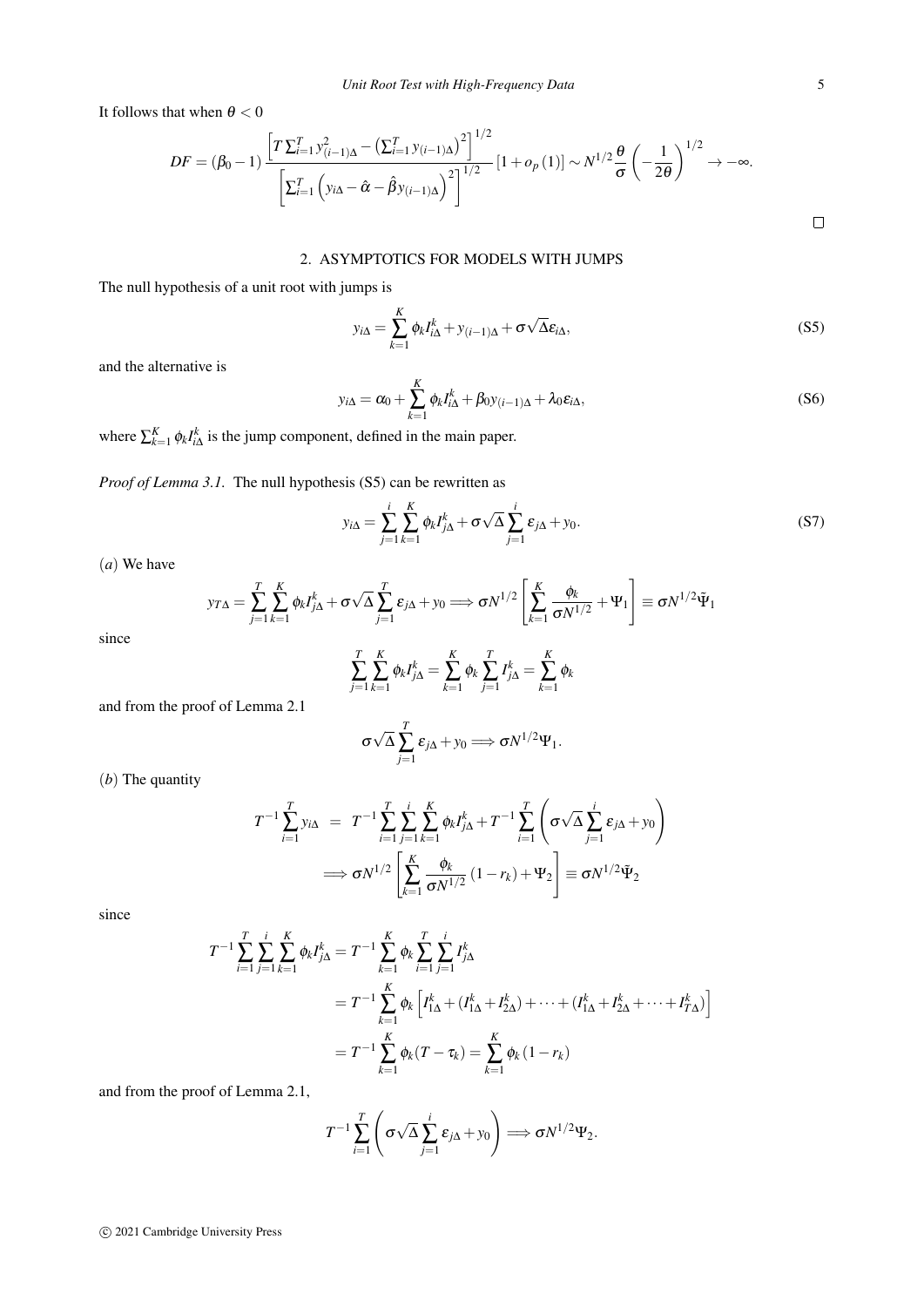(*c*) The quantity

$$
T^{-1} \sum_{i=1}^{T} y_{i\Delta}^{2} = T^{-1} \sum_{i=1}^{T} \left[ \sum_{j=1}^{i} \sum_{k=1}^{K} \phi_{k} I_{j\Delta}^{k} + \sigma \sqrt{\Delta} \sum_{j=1}^{i} \varepsilon_{j\Delta} + y_{0} \right]^{2}
$$
  
=  $T^{-1} \sum_{i=1}^{T} \left( \sum_{j=1}^{i} \sum_{k=1}^{K} \phi_{k} I_{j\Delta}^{k} \right)^{2} + T^{-1} \sum_{i=1}^{T} \left( \sigma \sqrt{\Delta} \sum_{j=1}^{i} \varepsilon_{j\Delta} + y_{0} \right)^{2}$   
+  $2T^{-1} \sum_{i=1}^{T} \sum_{j=1}^{i} \sum_{k=1}^{K} \phi_{k} I_{j\Delta}^{k} \left( \sigma \sqrt{\Delta} \sum_{j=1}^{i} \varepsilon_{j\Delta} + y_{0} \right).$ 

The first term

$$
T^{-1} \sum_{i=1}^{T} \left( \sum_{j=1}^{i} \sum_{k=1}^{K} \phi_{k} I_{j\Delta}^{k} \right)^{2} = T^{-1} \sum_{i=1}^{T} \left( \sum_{k=1}^{K} \phi_{k} \sum_{j=1}^{i} I_{j\Delta}^{k} \right)^{2}
$$
  

$$
= T^{-1} \left[ \sum_{k=1}^{K-1} \left( \tau_{k+1} - \tau_{k} \right) \left( \sum_{j=1}^{k} \phi_{j} \right)^{2} + (T - \tau_{K}) \left( \sum_{j=1}^{K} \phi_{j} \right)^{2} \right]
$$
  

$$
= \begin{cases} (1 - r_{1}) \phi_{1}^{2} & \text{if } K = 1 \\ \sum_{k=1}^{K-1} \left( r_{k+1} - r_{k} \right) \left( \sum_{j=1}^{k} \phi_{j} \right)^{2} + (1 - r_{K}) \left( \sum_{j=1}^{K} \phi_{j} \right)^{2} & \text{if } K > 1. \end{cases}
$$

The second term, from the proof of Lemma 2.1,

$$
T^{-1} \sum_{j=1}^T \left[ \sigma \sqrt{\Delta} \sum_{i=1}^j \varepsilon_{i\Delta} + y_0 \right]^2 \Longrightarrow \sigma^2 N \Psi_3.
$$

The third term

$$
2T^{-1} \sum_{i=1}^{T} \sum_{j=1}^{i} \sum_{k=1}^{K} \phi_{k} I_{j\Delta}^{k} \left( \sigma \sqrt{\Delta} \sum_{j=1}^{i} \varepsilon_{j\Delta} + y_{0} \right)
$$
  
=  $2\sigma N^{1/2} \left( T^{-3/2} \sum_{k=1}^{K} \phi_{k} \sum_{i=1}^{T} \sum_{j=1}^{i} I_{j\Delta}^{k} \sum_{j=1}^{i} \varepsilon_{j\Delta} \right) + 2y_{0} \left( T^{-1} \sum_{i=1}^{T} \sum_{j=1}^{i} \sum_{k=1}^{K} \phi_{k} I_{j\Delta}^{k} \right)$   
 $\implies 2\sigma N^{1/2} \sum_{k=1}^{K} \phi_{k} \int_{r_{k}}^{1} w_{s} ds + 2y_{0} \sum_{k=1}^{K} \phi_{k} (1 - r_{k})$ 

since

$$
T^{-3/2} \sum_{i=1}^{T} \left( \sum_{k=1}^{K} \phi_{k} \sum_{j=1}^{i} I_{j\Delta}^{k} \right) \left( \sum_{j=1}^{i} \varepsilon_{j\Delta} \right)
$$
  
\n
$$
= T^{-3/2} \sum_{k=1}^{K} \phi_{k} \sum_{i=1}^{T} \left( \sum_{j=1}^{i} I_{j\Delta}^{k} \sum_{j=1}^{i} \varepsilon_{j\Delta} \right)
$$
  
\n
$$
= T_{n}^{-3/2} \sum_{k=1}^{K} \phi_{k} \left[ (T - \tau_{k}) \sum_{i=1}^{\tau_{k}} \varepsilon_{i\Delta} + \sum_{i=\tau_{k}+1}^{T} (T - i + 1) \varepsilon_{i\Delta} \right]
$$
  
\n
$$
= \sum_{k=1}^{K} \phi_{k} \left[ \frac{T - \tau_{k}}{T} \left( T^{-1/2} \sum_{i=1}^{\tau_{k}} \varepsilon_{i\Delta} \right) + T_{n}^{-3/2} \sum_{i=\tau_{k}+1}^{T} (T - i) \varepsilon_{i\Delta} \right]
$$
  
\n
$$
= \sum_{k=1}^{K} \phi_{k} \left[ \frac{T - \tau_{k}}{T} \left( T^{-1/2} \sum_{i=1}^{\tau_{k}} \varepsilon_{i\Delta} \right) + T^{-1/2} \sum_{i=\tau_{k}+1}^{T} \varepsilon_{i\Delta} - T^{-3/2} \sum_{i=\tau_{k}+1}^{T} i \varepsilon_{i\Delta} \right]
$$
  
\n
$$
\Rightarrow \sum_{k=1}^{K} \phi_{k} \left[ (1 - r_{k}) w_{r_{k}} + (w_{1} - w_{r_{k}}) - \left( w_{1} - r_{k} w_{r_{k}} - \int_{r_{k}}^{1} w_{s} ds \right) \right]
$$
  
\n
$$
= \sum_{k=1}^{K} \phi_{k} \int_{r_{k}}^{1} w_{s} ds.
$$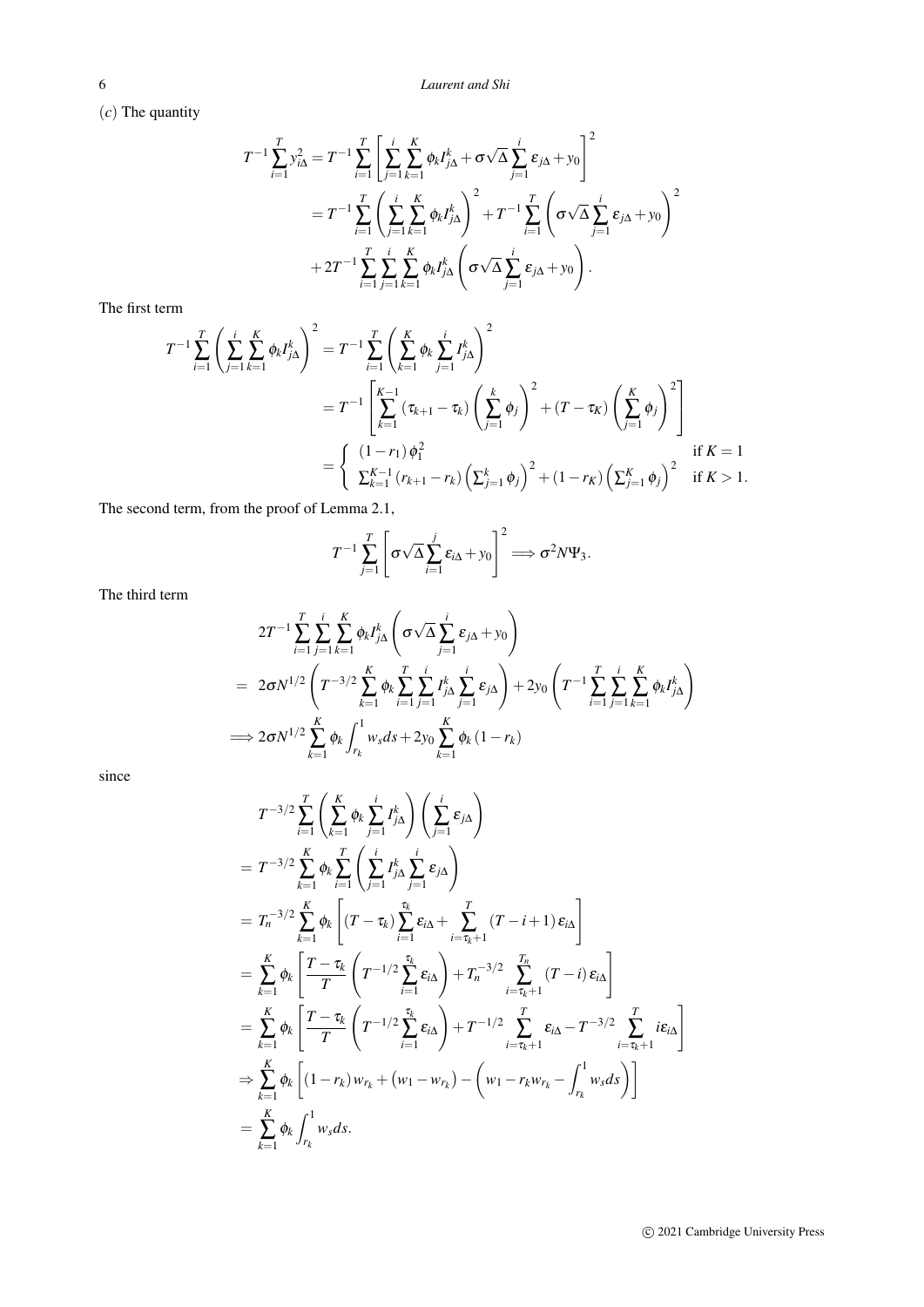*Unit Root Test with High-Frequency Data* 7

Therefore,

$$
T^{-1} \sum_{i=1}^{T} y_{i\Delta}^{2} \Rightarrow \sigma^{2} N \left[ \Psi_{3} + \Delta_{1} + (1 - r_{K}) \left( \sum_{j=1}^{K} \frac{\phi_{j}}{\sigma N^{1/2}} \right)^{2} + 2 \sum_{k=1}^{K} \frac{\phi_{k}}{\sigma N^{1/2}} \int_{r_{k}}^{1} w_{s} ds + 2 \frac{y_{0}}{\sigma N^{1/2}} \sum_{k=1}^{K} \frac{\phi_{k}}{\sigma N^{1/2}} (1 - r_{k}) \right] \equiv \sigma^{2} N \tilde{\Psi}_{3}
$$

with

$$
\Delta_1 = \begin{cases}\n(1 - r_1) \frac{\phi_1^2}{\sigma^2 N} & \text{if } K = 1 \\
\sum_{k=1}^{K-1} (r_{k+1} - r_k) \left( \sum_{j=1}^k \frac{\phi_j}{\sigma N^{1/2}} \right)^2 + (1 - r_K) \left( \sum_{j=1}^K \frac{\phi_j}{\sigma N^{1/2}} \right)^2 & \text{if } K > 1.\n\end{cases}
$$

(*d*) By squaring (S5), subtracting  $y_{(i-1)\Delta}^2$  from both sides, summing over  $i = 1, ..., T$ , re-organizing the equation, and multiplying by  $T^{-1/2}$ , we get

$$
T^{-1/2} \sum_{i=1}^{T} y_{(i-1)\Delta} \varepsilon_{i\Delta} = \frac{T^{-1/2}}{2\sigma\sqrt{\Delta}} \left[ y_{T\Delta}^2 - y_0^2 - \sigma^2 \Delta \sum_{i=1}^{T} \varepsilon_{i\Delta}^2 - \sum_{i=1}^{T} \left( \sum_{k=1}^{K} \phi_k I_{i\Delta}^k \right)^2
$$
  
\n
$$
-2 \sum_{i=1}^{T} \sum_{k=1}^{K} \phi_k I_{i\Delta}^k \left( y_{(i-1)\Delta} + \sigma \sqrt{\Delta} \varepsilon_{(i-1)\Delta} \right) \right].
$$
  
\nWe have  $y_{T\Delta} \Longrightarrow \tilde{\Psi}_1, \sigma^2 \Delta \sum_{i=1}^{T} \varepsilon_{i\Delta}^2 \to \sigma^2 N, \sum_{i=1}^{T} \left( \sum_{k=1}^{K} \phi_k I_{i\Delta}^k \right)^2 = \sum_{k=1}^{K} \phi_k^2$  and  
\n
$$
2 \sum_{i=1}^{T} \left( \sum_{k=1}^{K} \phi_k I_{i\Delta}^k \right) \left( y_{(i-1)\Delta} + \sigma \sqrt{\Delta} \varepsilon_{(i-1)\Delta} \right)
$$
  
\n
$$
= 2 \sum_{k=1}^{K} \phi_k \sum_{i=1}^{T} I_{i\Delta}^k y_{(i-1)\Delta} + \sigma \sqrt{\Delta} \sum_{k=1}^{K} \phi_k \sum_{i=1}^{T} I_{i\Delta}^k \varepsilon_{(i-1)\Delta}
$$
  
\n
$$
= 2 \sum_{k=1}^{K} \phi_k y_{(\tau_k-1)\Delta} + \sigma \sqrt{\Delta} \sum_{k=1}^{K} \phi_k \varepsilon_{(\tau_k-1)\Delta} \Longrightarrow 2\sigma N^{1/2} \sum_{k=1}^{K} \phi_k \left( w_{r_k} + \frac{y_0}{\sigma N^{1/2}} \right)
$$

since σ √  $\overline{\Delta}\sum_{k=1}^K \phi_k \epsilon_{(\tau_k-1)\Delta} \rightarrow 0$  and

$$
y_{(\tau_{k-1})\Delta} = \sigma \sqrt{\Delta} \sum_{j=1}^{\tau_{k-1}} \varepsilon_j + y_0 + \sum_{k=1}^K \phi_k \sum_{j=1}^{\tau_{k-1}} I_j^k \Longrightarrow N^{1/2} \left( w_{r_k} + \frac{y_0}{\sigma N^{1/2}} + \Delta_2 \right),
$$

where  $\Delta_2 = 0$  if  $K = 0$  and  $\Delta_2 = \sum_{j=1}^{k-1} \frac{\phi_j}{\sigma N^j}$  $\frac{\psi_j}{\sigma N^{1/2}}$  if  $K > 1$ . Therefore,

$$
T^{-1/2} \sum_{i=1}^{T} y_{(i-1)\Delta} \varepsilon_{i\Delta} \Longrightarrow \frac{\sigma N^{1/2}}{2} \left[ \tilde{\Psi}_1^2 - \frac{y_0^2}{\sigma^2 N} - 1 - \sum_{k=1}^{K} \frac{\phi_k^2}{\sigma^2 N} - 2 \sum_{k=1}^{K} \frac{\phi_k}{\sigma N^{1/2}} \left( w_{r_k} + \frac{y_0}{\sigma N^{1/2}} + \Delta_2 \right) \right]
$$
  

$$
\equiv \sigma N^{1/2} \tilde{\Psi}_4.
$$

*Proof of Lemma 3.2.* (*a*) The alternative model can be rewritten as

$$
y_{i\Delta} = \alpha_0 \frac{1 - e^{i\theta \Delta}}{1 - e^{\theta \Delta}} + \sum_{j=1}^i e^{(i-j)\theta \Delta} \left( \lambda_0 \varepsilon_{j\Delta} + \sum_{k=1}^K \phi_k I_{j\Delta}^k \right) + e^{i\theta \Delta} y_0.
$$
 (2.1)

It follows that

$$
y_{T\Delta}=\alpha_0\frac{1-e^{T\theta\Delta}}{1-e^{\theta\Delta}}+\lambda_0\sum_{j=1}^Te^{(T-j)\theta\Delta}\epsilon_{j\Delta}+e^{T\theta\Delta}y_0+\sum_{j=1}^Te^{(T-j)\theta\Delta}\sum_{k=1}^K\phi_kI^k_{j\Delta}.
$$

From the proof of Lemma 2.2,

$$
\alpha_0 \frac{1 - e^{T\theta \Delta}}{1 - e^{\theta \Delta}} + \lambda_0 \sum_{j=1}^T e^{(T-j)\theta \Delta} \varepsilon_{j\Delta} + e^{T\theta \Delta} y_0 \Longrightarrow \sigma N^{1/2} \Xi_1.
$$

 $\Box$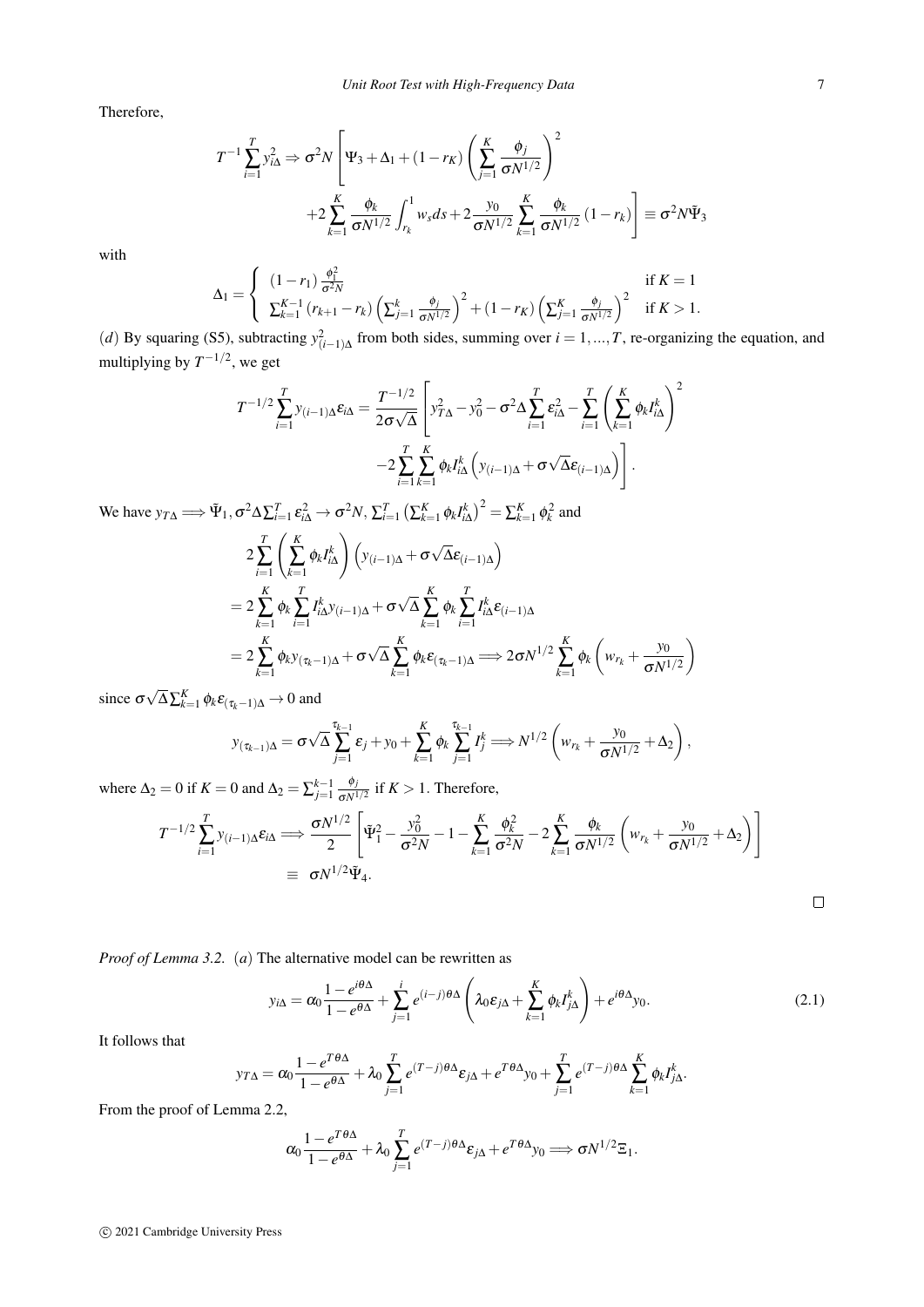The last term

$$
\sum_{j=1}^{T} e^{(T-j)\theta \Delta} \sum_{k=1}^{K} \phi_k I_{j\Delta}^k = \sum_{k=1}^{K} \phi_k \sum_{j=1}^{T} e^{\frac{T-j}{T}c} I_{j\Delta}^k = \sum_{k=1}^{K} \phi_k e^{(1-r_k)c}.
$$

Therefore,

$$
y_{T\Delta} \Longrightarrow \sigma N^{1/2} \left[ \Xi_1 + \sum_{k=1}^K \frac{\phi_k}{\sigma N^{1/2}} e^{(1-r_k)c} \right] \equiv \sigma N^{1/2} \tilde{\Xi}_1.
$$

(*b*) The quantity

$$
T^{-1} \sum_{i=1}^{T} y_{i\Delta} = T^{-1} \sum_{i=1}^{T} \left[ \alpha_0 \frac{1 - e^{i\theta \Delta}}{1 - e^{\theta \Delta}} + \lambda_0 \sum_{j=1}^{i} e^{(T-j)\theta \Delta} \varepsilon_{j\Delta} + e^{i\theta \Delta} y_0 + \sum_{j=1}^{i} e^{(i-j)\theta \Delta} \sum_{k=1}^{K} \phi_k I_{j\Delta}^k \right]
$$
  
=  $T^{-1} \sum_{i=1}^{T} \left[ \alpha_0 \frac{1 - e^{i\theta \Delta}}{1 - e^{\theta \Delta}} + \lambda_0 \sum_{j=1}^{i} e^{(T-j)\theta \Delta} \varepsilon_{j\Delta} + e^{i\theta \Delta} y_0 \right] + T^{-1} \sum_{i=1}^{T} \sum_{j=1}^{i} e^{(i-j)\theta \Delta} \sum_{k=1}^{K} \phi_k I_{j\Delta}^k.$ 

From the proof of Lemma 2.2,

$$
T^{-1}\sum_{i=1}^T\left[\alpha_0\frac{1-e^{i\theta\Delta}}{1-e^{\theta\Delta}}+\lambda_0\sum_{j=1}^i e^{(T-j)\theta\Delta}\varepsilon_{j\Delta}+e^{i\theta\Delta}y_0\right]\Longrightarrow \sigma N^{1/2}\Xi_2.
$$

Furthermore,

$$
T^{-1} \sum_{i=1}^{T} \sum_{j=1}^{i} e^{(i-j)\theta \Delta} \sum_{k=1}^{K} \phi_k I_{j\Delta}^k = T^{-1} \sum_{k=1}^{K} \phi_k \sum_{i=1}^{T} \sum_{j=1}^{i} e^{(i-j)\theta \Delta} I_{j\Delta}^k
$$
  

$$
= T^{-1} \sum_{k=1}^{K} \phi_k \sum_{i=1}^{T} \frac{1 - e^{(T-i+1)\theta \Delta}}{1 - e^{\theta \Delta}} I_{i\Delta}^k
$$
  

$$
= T^{-1} \sum_{k=1}^{K} \phi_k \frac{1 - e^{(T-\tau_k+1)\theta \Delta}}{1 - e^{\theta \Delta}}
$$
  

$$
\rightarrow \frac{1}{c} \sum_{k=1}^{K} \phi_k \left[ e^{(1-r_k)c} - 1 \right].
$$

Therefore,

$$
T^{-1}\sum_{i=1}^T y_{i\Delta} \Longrightarrow \sigma N^{1/2}\left\{\Xi_2 + \frac{1}{c}\sum_{k=1}^K \frac{\phi_k}{\sigma N^{1/2}}\left[e^{(1-r_k)c}-1\right]\right\} \equiv \sigma N^{1/2}\tilde{\Xi}_2.
$$

(*c*) The quantity

$$
T^{-1} \sum_{i=1}^{T} y_{i\Delta}^{2} = T^{-1} \sum_{i=1}^{T} \left[ \alpha_{0} \frac{1 - e^{i\theta\Delta}}{1 - e^{\theta\Delta}} + \lambda_{0} \sum_{j=1}^{i} e^{(i-j)\theta\Delta} \varepsilon_{j\Delta} + e^{i\theta\Delta} y_{0} + \sum_{j=1}^{i} e^{(i-j)\theta\Delta} \sum_{k=1}^{K} \phi_{k} I_{j\Delta}^{k} \right]^{2}
$$
  
\n
$$
= T^{-1} \sum_{i=1}^{T} \left( \alpha_{0} \frac{1 - e^{i\theta\Delta}}{1 - e^{\theta\Delta}} + \lambda_{0} \sum_{j=1}^{i} e^{(i-j)\theta\Delta} \varepsilon_{j\Delta} + e^{i\theta\Delta} y_{0} \right)^{2} + T^{-1} \sum_{i=1}^{T} \left( \sum_{j=1}^{i} e^{(i-j)\theta\Delta} \sum_{k=1}^{K} \phi_{k} I_{j\Delta}^{k} \right)^{2}
$$
  
\n
$$
+ 2T^{-1} \sum_{i=1}^{T} \left( \alpha_{0} \frac{1 - e^{i\theta\Delta}}{1 - e^{\theta\Delta}} \right) \left( \sum_{j=1}^{i} e^{(i-j)\theta\Delta} \sum_{k=1}^{K} \phi_{k} I_{j\Delta}^{k} \right)
$$
  
\n
$$
+ 2T^{-1} \sum_{i=1}^{T} \lambda_{0} \sum_{j=1}^{i} e^{(i-j)\theta\Delta} \varepsilon_{j\Delta} \left( \sum_{j=1}^{i} e^{(i-j)\theta\Delta} \sum_{k=1}^{K} \phi_{k} I_{j\Delta}^{k} \right)
$$
  
\n
$$
+ 2T^{-1} \sum_{i=1}^{T} e^{i\theta\Delta} y_{0} \left( \sum_{j=1}^{i} e^{(i-j)\theta\Delta} \sum_{k=1}^{K} \phi_{k} I_{j\Delta}^{k} \right).
$$

From the proof of Lemma 2.2,

$$
T^{-1} \sum_{i=1}^T \left( \alpha_0 \frac{1 - e^{i\theta \Delta}}{1 - e^{\theta \Delta}} + \lambda_0 \sum_{j=1}^i e^{(i-j)\theta \Delta} \varepsilon_{j\Delta} + e^{i\theta \Delta} y_0 \right)^2 \Longrightarrow \sigma^2 N \Xi_3.
$$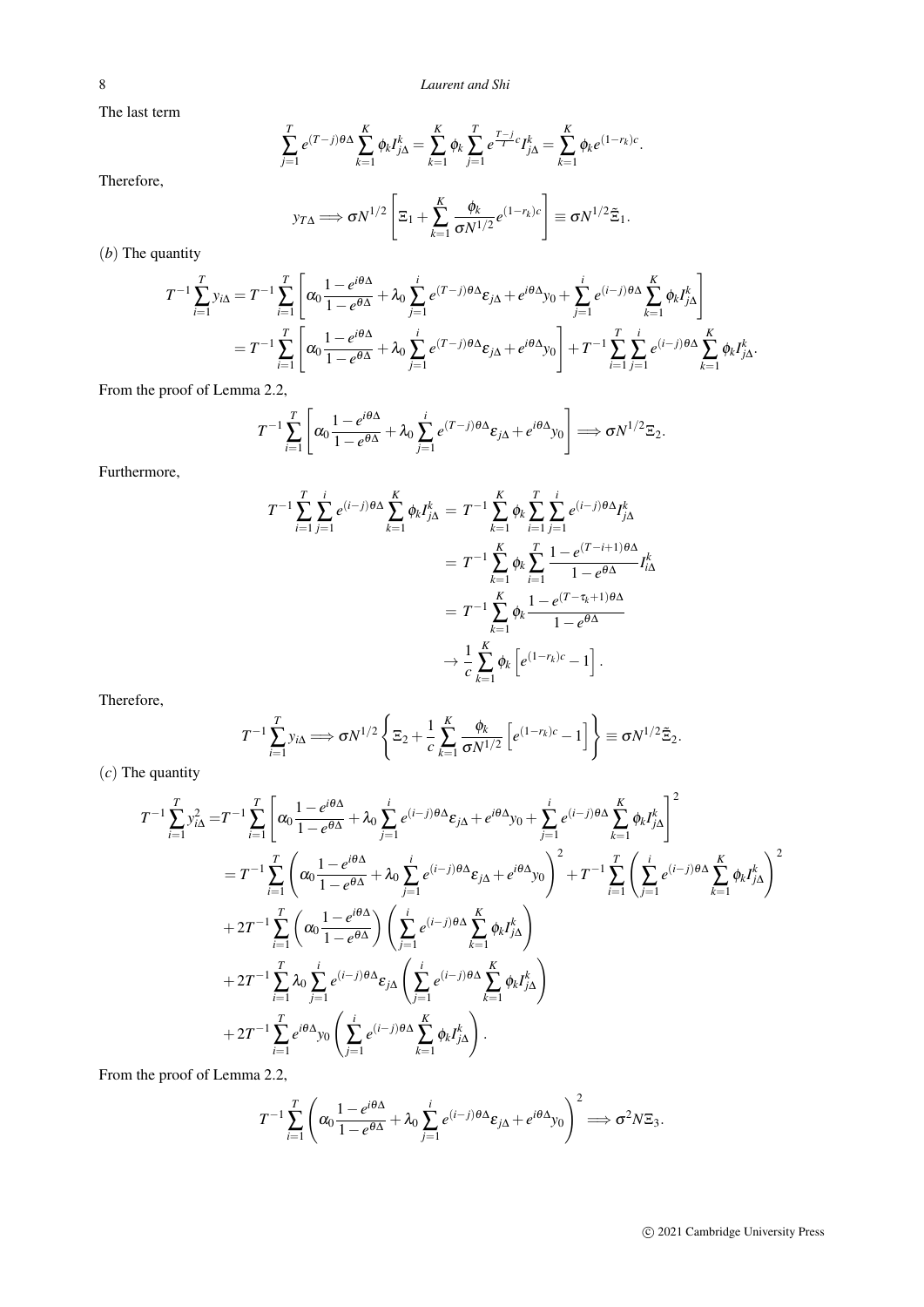The second term

$$
T^{-1} \sum_{i=1}^T \left( \sum_{j=1}^i e^{(i-j)\theta \Delta} \sum_{k=1}^K \phi_k I_{j\Delta}^k \right)^2 = T^{-1} \sum_{i=1}^T \left( \sum_{k=1}^K \phi_k \sum_{j=1}^i e^{(i-j)\theta \Delta} I_{j\Delta}^k \right)^2.
$$

If  $K = 1$ , we have

$$
T^{-1} \sum_{i=1}^{T} \left( \sum_{k=1}^{K} \phi_k \sum_{j=1}^{i} e^{(i-j)\theta \Delta} I_{j\Delta}^k \right)^2 = T^{-1} \sum_{i=\tau_1}^{T} \phi_1^2 e^{2(i-\tau_1)\theta \Delta} = \frac{\Delta}{N} \phi_1^2 \frac{e^{2c(1-r_1)} - 1}{e^{2\theta \Delta} - 1} \to \phi_1^2 \frac{1}{2c} \left[ e^{2c(1-r_1)} - 1 \right].
$$

If  $K > 1$ ,

$$
T^{-1} \sum_{i=1}^{T} \left( \sum_{k=1}^{K} \phi_k \sum_{j=1}^{i} e^{(i-j)\theta} \Delta f_{j\Delta}^k \right)^2
$$
  
\n
$$
= T^{-1} \sum_{k=1}^{K-1} \sum_{i=\tau_k}^{\tau_{k+1}-1} \left( \sum_{j=1}^{k} \phi_j e^{(i-\tau_j)\theta} \Delta \right)^2 + T^{-1} \sum_{i=\tau_k}^{T} \left( \sum_{j=1}^{K} \phi_j e^{(i-\tau_j)\theta} \Delta \right)^2
$$
  
\n
$$
= T^{-1} \sum_{k=1}^{K-1} \sum_{i=\tau_k}^{\tau_{k+1}-1} e^{2i\theta} \Delta \left( \sum_{j=1}^{k} \phi_j e^{-\tau_j\theta} \Delta \right)^2 + T^{-1} \sum_{i=\tau_k}^{T} e^{2i\theta} \Delta \left( \sum_{j=1}^{K} \phi_j e^{-\tau_j\theta} \Delta \right)^2
$$
  
\n
$$
= T^{-1} \sum_{k=1}^{K-1} \left( \sum_{j=1}^{k} \phi_j e^{-\tau_j\theta} \Delta \right)^2 \left( \sum_{i=\tau_k}^{\tau_{k+1}-1} e^{2i\theta} \Delta \right) + T^{-1} \left( \sum_{j=1}^{K} \phi_j e^{-\tau_j\theta} \Delta \right)^2 \sum_{i=\tau_k}^{T} e^{2i\theta} \Delta
$$
  
\n
$$
= T^{-1} \sum_{k=1}^{K-1} \left( \sum_{j=1}^{k} \phi_j e^{-\tau_j\theta} \Delta \right)^2 \left[ e^{2r_k\theta} \frac{1 - e^{2\theta(r_{k+1} - r_k)}}{1 - e^{2\theta} \Delta} \right] + T^{-1} \left( \sum_{j=1}^{K} \phi_j e^{-\tau_j\theta} \Delta \right)^2 \left[ e^{2r_k\theta} \frac{1 - e^{2\theta(1 - r_k)}}{1 - e^{2\theta} \Delta} \right]
$$
  
\n
$$
\rightarrow \frac{1}{2c} \left[ \sum_{k=1}^{K-1} \left( \sum_{j=1}^{k} \phi_j e^{-r_j\theta} \Delta \right)^2 e^{2r_k\theta} \left[ e^{2\theta(r_{k+1} - r_k)} - 1 \right] + \left(
$$

The third term

$$
2T^{-1} \sum_{i=1}^{T} \left( \alpha_0 \frac{1 - e^{i\theta \Delta}}{1 - e^{\theta \Delta}} \right) \left( \sum_{j=1}^{i} e^{(i-j)\theta \Delta} \sum_{k=1}^{K} \phi_k I_{j\Delta}^k \right)
$$
  
\n
$$
= 2 \frac{\alpha_0}{1 - e^{\theta \Delta}} T^{-1} \sum_{i=1}^{T} \left( \sum_{j=1}^{i} e^{(i-j)\theta \Delta} \sum_{k=1}^{K} \phi_k I_{j\Delta}^k \right) - 2 \frac{\alpha_0}{1 - e^{\theta \Delta}} T^{-1} \sum_{i=1}^{T} e^{i\theta \Delta} \left( \sum_{j=1}^{i} e^{(i-j)\theta \Delta} \sum_{k=1}^{K} \phi_k I_{j\Delta}^k \right)
$$
  
\n
$$
= 2\mu T^{-1} \sum_{k=1}^{K} \phi_k \sum_{i=1}^{T} \sum_{j=1}^{i} e^{(i-j)\theta \Delta} I_{j\Delta}^k - 2\mu T^{-1} \sum_{k=1}^{K} \phi_k \sum_{i=1}^{T} \sum_{j=1}^{i} e^{i\theta \Delta} e^{(i-j)\theta \Delta} I_{j\Delta}^k
$$
  
\n
$$
= 2\mu T^{-1} \sum_{k=1}^{K} \phi_k e^{-\tau_k \theta \Delta} \sum_{i=\tau_k}^{T} e^{i\theta \Delta} - 2\mu T^{-1} \sum_{k=1}^{K} \phi_k e^{-\tau_k \theta \Delta} \sum_{i=\tau_k}^{T} e^{2i\theta \Delta}
$$
  
\n
$$
= 2\mu T^{-1} \sum_{k=1}^{K} \phi_k e^{-\tau_k \theta \Delta} \left[ \sum_{i=\tau_k}^{T} e^{i\theta \Delta} - \sum_{i=\tau_k}^{T} e^{2i\theta \Delta} \right]
$$
  
\n
$$
= \frac{\mu}{c} \sum_{k=1}^{K} \phi_k \left[ 2e^{c(1-r_k)} - 2 - e^{c(2-r_k)} + e^{r_k c} \right].
$$

The fourth term

$$
2T^{-1} \sum_{i=1}^{T} \lambda_0 \left( \sum_{j=1}^{i} e^{(i-j)\theta \Delta} \varepsilon_{j\Delta} \right) \left( \sum_{j=1}^{i} e^{(i-j)\theta \Delta} \sum_{k=1}^{K} \phi_k I_{j\Delta}^k \right)
$$
  
=  $2\lambda_0 T^{-1} \sum_{k=1}^{K} \phi_k \sum_{i=1}^{T} \left( \sum_{j=1}^{i} e^{(i-j)\theta \Delta} \varepsilon_{j\Delta} \right) \left( \sum_{j=1}^{i} e^{(i-j)\theta \Delta} I_{j\Delta}^k \right)$   
=  $2\lambda_0 T^{1/2} \sum_{k=1}^{K} \phi_k \left[ \frac{1}{T} \sum_{i=\tau_k}^{T} e^{(i-\tau_k)\theta \Delta} \left( T^{-1/2} \sum_{j=1}^{i} e^{(i-j)\theta \Delta} \varepsilon_{j\Delta} \right) \right]$   
 $\implies 2\sigma N^{1/2} \sum_{k=1}^{K} \phi_k \int_{r_k}^{1} e^{c(r-r_k)} J_c(r) dr.$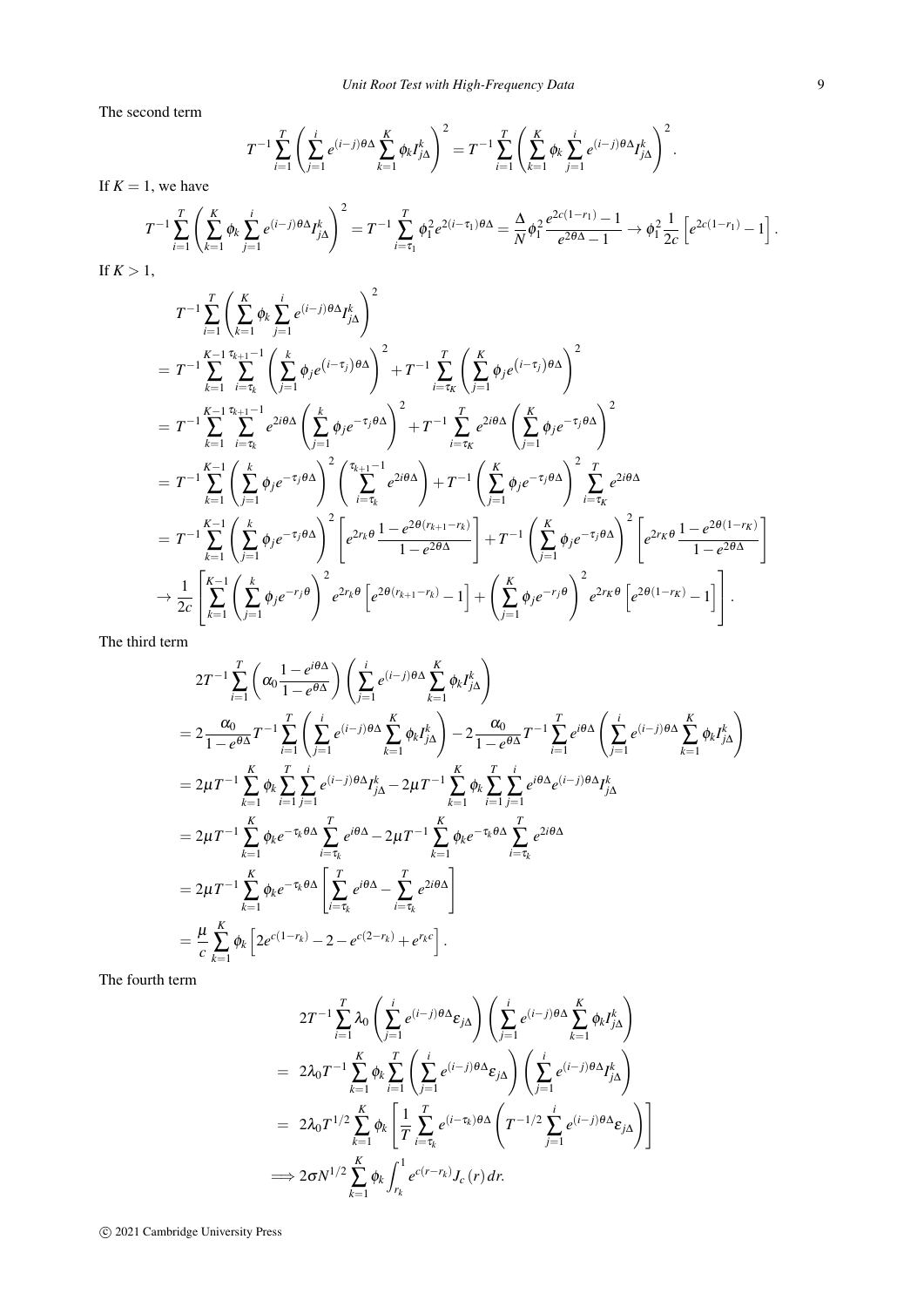The fifth term

$$
2T^{-1} \sum_{i=1}^{T} e^{i\theta \Delta} y_0 \left( \sum_{j=1}^{i} e^{(i-j)\theta \Delta} \sum_{k=1}^{K} \phi_k I_{j\Delta}^k \right) = 2y_0 T^{-1} \sum_{k=1}^{K} \phi_k \sum_{i=1}^{T} \left( \sum_{j=1}^{i} e^{i\theta \Delta} e^{(i-j)\theta \Delta} I_{j\Delta}^k \right)
$$
  

$$
= 2y_0 T^{-1} \sum_{k=1}^{K} \phi_k \sum_{i=\tau_k}^{T} e^{(2i-\tau_k)\theta \Delta}
$$
  

$$
= 2y_0 \sum_{k=1}^{K} \phi_k \left( e^{-\tau_k \theta \Delta} T^{-1} \sum_{i=\tau_k}^{T} e^{2i\theta \Delta} \right)
$$
  

$$
= \frac{y_0}{c} \sum_{k=1}^{K} \phi_k e^{r_k c} \left[ e^{2c(1-r_k)} - 1 \right].
$$

Therefore,

$$
T^{-1} \sum_{i=1}^{T} y_{(i-1)\Delta}^{2} \Longrightarrow \sigma^{2} N \Xi_{3} + \frac{1}{2c} \sum_{k=1}^{K} \phi_{k}^{2} \left[ e^{2(1-r_{k})c} - 1 \right] + \frac{\mu}{c} \sum_{k=1}^{K} \phi_{k} \left[ 2 e^{c(1-r_{k})} - 2 - e^{c(2-r_{k})} + e^{r_{k}c} \right]
$$
  
+  $2\sigma N^{1/2} \sum_{k=1}^{K} \phi_{k} \int_{r_{k}}^{1} e^{c(r-r_{k})} J_{c}(r) dr + \frac{y_{0}}{c} \sum_{k=1}^{K} \phi_{k} e^{r_{k}c} \left[ e^{2c(1-r_{k})} - 1 \right]$   
=  $\sigma^{2} N \left\{ \Xi_{3} + \Delta_{3} + \frac{1}{c} \frac{\mu}{\sigma N^{1/2}} \sum_{k=1}^{K} \frac{\phi_{k}}{\sigma N^{1/2}} \left[ 2 e^{c(1-r_{k})} - 2 - e^{c(2-r_{k})} + e^{r_{k}c} \right] \right\}$   
+  $2 \sum_{k=1}^{K} \frac{\phi_{k}}{\sigma N^{1/2}} \int_{r_{k}}^{1} e^{c(r-r_{k})} J_{c}(r) dr + \frac{1}{c} \frac{y_{0}}{\sigma N^{1/2}} \sum_{k=1}^{K} \frac{\phi_{k}}{\sigma N^{1/2}} e^{r_{k}c} \left[ e^{2c(1-r_{k})} - 1 \right] \right\}$   
=  $\sigma^{2} N \tilde{\Xi}_{3},$ 

where

$$
\Delta_3 = \begin{cases}\n\frac{\phi_1^2}{\sigma^2 N} \frac{1}{2c} \left[ e^{2c(1-r_1)} - 1 \right] & \text{if } K = 1 \\
\frac{1}{2c} \left[ \sum_{k=1}^{K-1} \left( \sum_{j=1}^k \frac{\phi_j}{\sigma N^{1/2}} e^{-r_j \theta} \right)^2 e^{2r_k \theta} \left[ e^{2\theta(r_{k+1}-r_k)} - 1 \right] + \left( \sum_{j=1}^K \frac{\phi_j}{\sigma N^{1/2}} e^{-r_j \theta} \right)^2 e^{2r_k \theta} \left[ e^{2\theta(1-r_k)} - 1 \right] & \text{if } K > 1\n\end{cases}
$$

(*d*) By squaring (S6), subtracting  $y_{(i-1)\Delta}^2$  from both sides, summing over  $i = 1, ..., T$ , re-organizing the equation, and multiplying  $T^{-1}$  such that

$$
T^{-1/2} \sum_{i=1}^{T} y_{(i-1)\Delta} \varepsilon_{i\Delta}
$$
  
= 
$$
\frac{T^{-1/2}}{2e^{\theta\Delta}\lambda_0} \left[ \sum_{i=1}^{T} \left( y_{i\Delta}^2 - y_{(i-1)\Delta}^2 \right) - T\alpha_0^2 - \left( e^{2\theta\Delta} - 1 \right) \sum_{i=1}^{T} y_{(i-1)\Delta}^2 - \lambda_0^2 \sum_{i=1}^{T} \varepsilon_{i\Delta}^2 - 2\alpha_0 e^{\theta\Delta} \sum_{i=1}^{T} y_{(i-1)\Delta}
$$
  
- 
$$
-2\alpha_0 \lambda_0 \sum_{i=1}^{T} \varepsilon_{i\Delta} - \sum_{i=1}^{T} \left( \sum_{k=1}^{K} \phi_k I_{i\Delta}^k \right)^2 - 2\alpha_0 \sum_{i=1}^{T} \sum_{k=1}^{K} \phi_k I_{i\Delta}^k - 2e^{\theta\Delta} \sum_{i=1}^{T} y_{(i-1)\Delta} \sum_{k=1}^{K} \phi_k I_{i\Delta}^k - 2\lambda_0 \sum_{i=1}^{T} \left( \sum_{k=1}^{K} \phi_k I_{i\Delta}^k \right) \varepsilon_{i\Delta} \right].
$$

From  $(a)$ ,  $(b)$  and  $(c)$ ,

$$
\frac{T^{-1/2}}{2e^{\theta\Delta}\lambda_0} \left[ \sum_{i=1}^T \left( y_{i\Delta}^2 - y_{(i-1)\Delta}^2 \right) - T\alpha_0^2 - \left( e^{2\theta\Delta} - 1 \right) \sum_{i=1}^T y_{(i-1)\Delta}^2 - \lambda_0^2 \sum_{i=1}^T \varepsilon_{i\Delta}^2 - 2\alpha_0 e^{\theta\Delta} \sum_{i=1}^T y_{(i-1)\Delta} - 2\alpha_0 \lambda_0 \sum_{i=1}^T \varepsilon_{i\Delta} \right]
$$
  
\n
$$
\implies \frac{\sigma N^{1/2}}{2} \left[ \tilde{\Xi}_1^2 - \frac{y_0^2}{\sigma^2 N} - 2c \tilde{\Xi}_3 - 1 + 2c \frac{\mu}{\sigma N^{1/2}} \tilde{\Xi}_2 \right].
$$

Moreover,

$$
\sum_{i=1}^{T} \left( \sum_{k=1}^{K} \phi_k I_{i\Delta}^k \right)^2 = \sum_{k=1}^{K} \phi_k^2 \sum_{i=1}^{T} I_{i\Delta}^k = \sum_{k=1}^{K} \phi_k^2;
$$
\n
$$
2\alpha_0 \sum_{i=1}^{T} \sum_{k=1}^{K} \phi_k I_{i\Delta}^k = 2\mu \left( 1 - e^{\theta \Delta} \right) \sum_{k=1}^{K} \phi_k \sum_{i=1}^{T} I_{i\Delta}^k = 2\mu \left( 1 - e^{\theta \Delta} \right) \sum_{k=1}^{K} \phi_k \to 0;
$$
\n
$$
2\lambda_0 \sum_{i=1}^{T} \left( \sum_{k=1}^{K} \phi_k I_{i\Delta}^k \right) \varepsilon_{i\Delta} = 2\lambda_0 \sum_{k=1}^{K} \phi_k \sum_{i=1}^{T} I_{i\Delta}^k \varepsilon_{i\Delta} = 2\lambda_0 \sum_{k=1}^{K} \phi_k \varepsilon_{\tau_k \Delta} \to 0;
$$

c 2021 Cambridge University Press

.